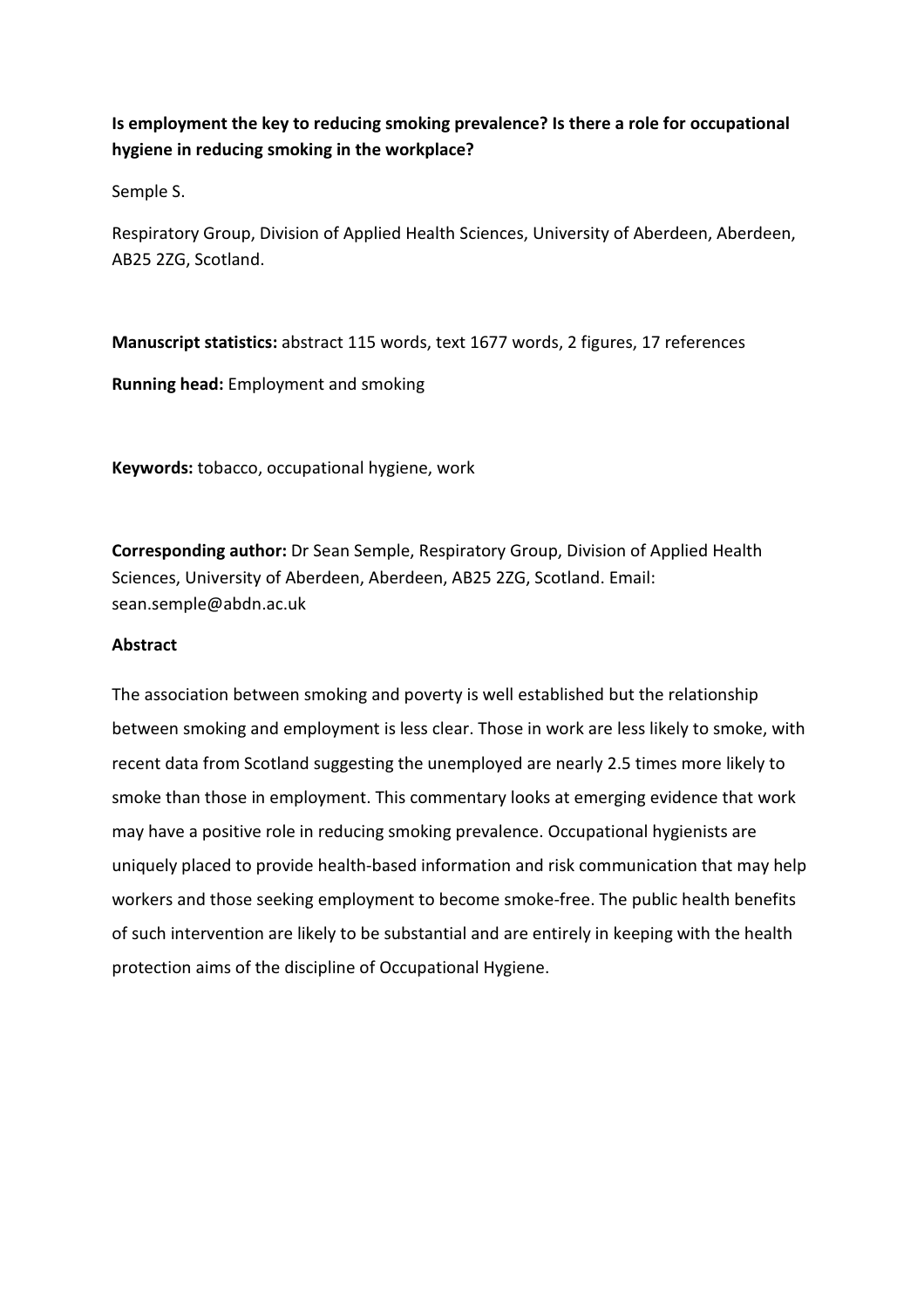#### **Commentary**

Occupational hygiene usually focuses on illness and injury caused by work. As a discipline it is involved in identifying chemical, physical and biological hazards, quantifying the risks they pose and finding ways to best protect the health of the workforce. Rarely do those of us involved in occupational health turn things around and consider the benefits and positive impacts of work. It is worth considering that those not in work are twice as likely to be exposed to a material that kills half of those who use it, is the cause of about 6 million global deaths a year (WHO, 2011) and, in addition to societal costs of tens of billions of pounds (estimates of £13 billion pa in the UK and \$289 billion pa for the USA) (CDC,2014; ASH, 2014), exposure makes those affected less likely to gain future employment (Brook et al., 2014).

The material in question is tobacco and the exposure is from smoking in particular. It has been known for over sixty years that smoking is bad for our health (Doll et al., 2004) and causes a whole range of ill-health effects (US Surgeon General, 2006) that, in countries such as the UK, dwarf the burden from workplace accidents and workplace related illness by a factor of 5-10 times [13,000 workplace related deaths per annum compared to 100,000 smoking related deaths per annum]. There is increasing awareness that even second-hand smoke (SHS) is harmful to health (Howard, 2004) and legislation to prevent occupational exposure to SHS in workplaces has been introduced in many countries in the past decade. What is much less recognised is the very strong association between not being in work and being a smoker.

The relationship is particularly clear in Scotland where just under a quarter of adults currently smoke. Figure 1 shows the latest data and looks at the percentage of smokers by employment group. What is striking is that those who are of working age and engaged in employment or in higher education are about half as likely to smoke as those who are unemployed and seeking a job, or out of work as a result of ill-health.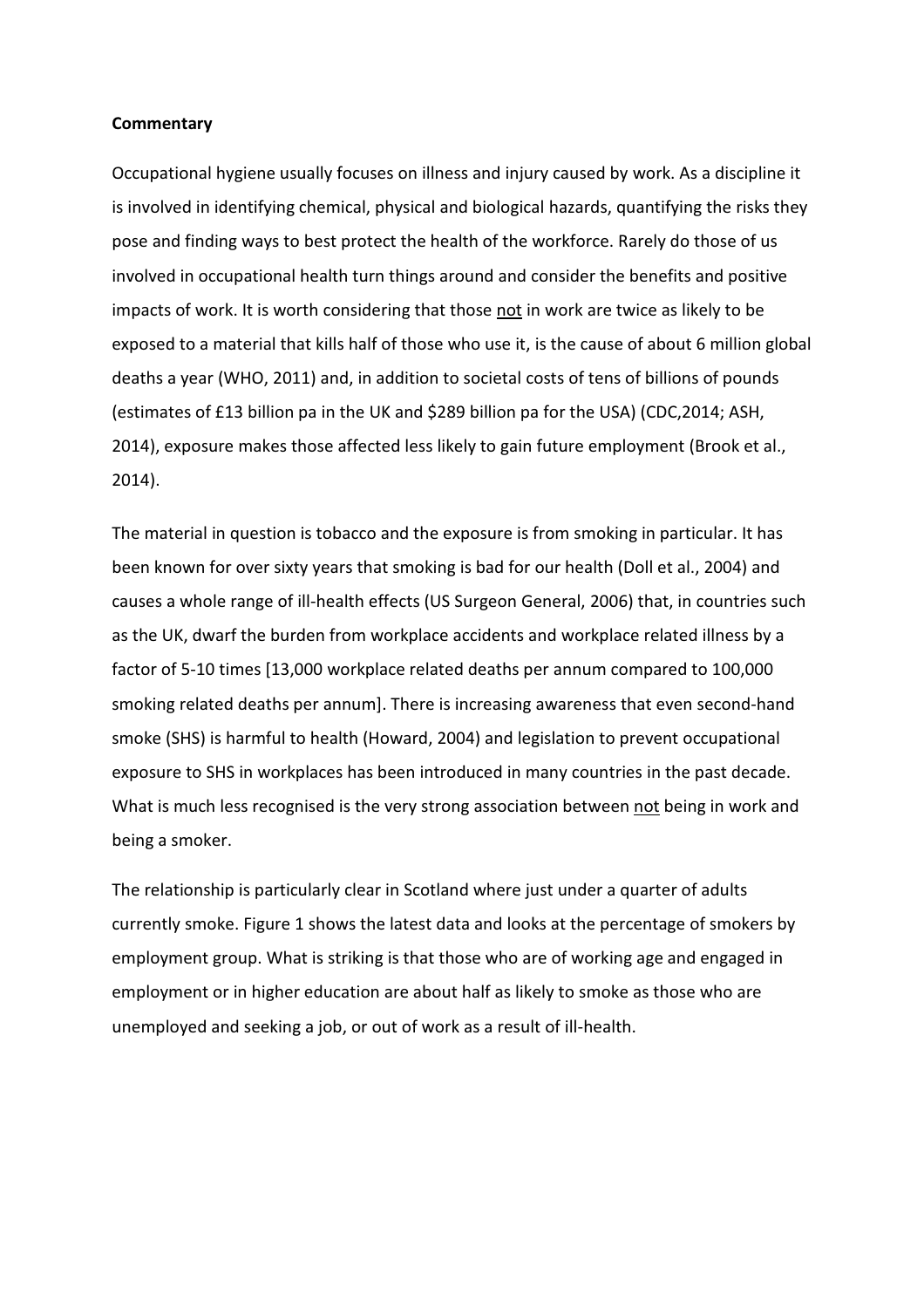



So what drives this association between smoking and employment? Like many things it is likely to be a complex picture. Certainly there is little argument that tobacco use is strongly associated with poverty and social deprivation. Analysis based on the Scottish Index of Multiple Deprivation – a measure that looks at 38 indicators across income, housing, education, employment and health - shows that those living in the 20% most socially deprived areas are about four times more likely to smoke as those in the 20% most affluent areas (figure 2).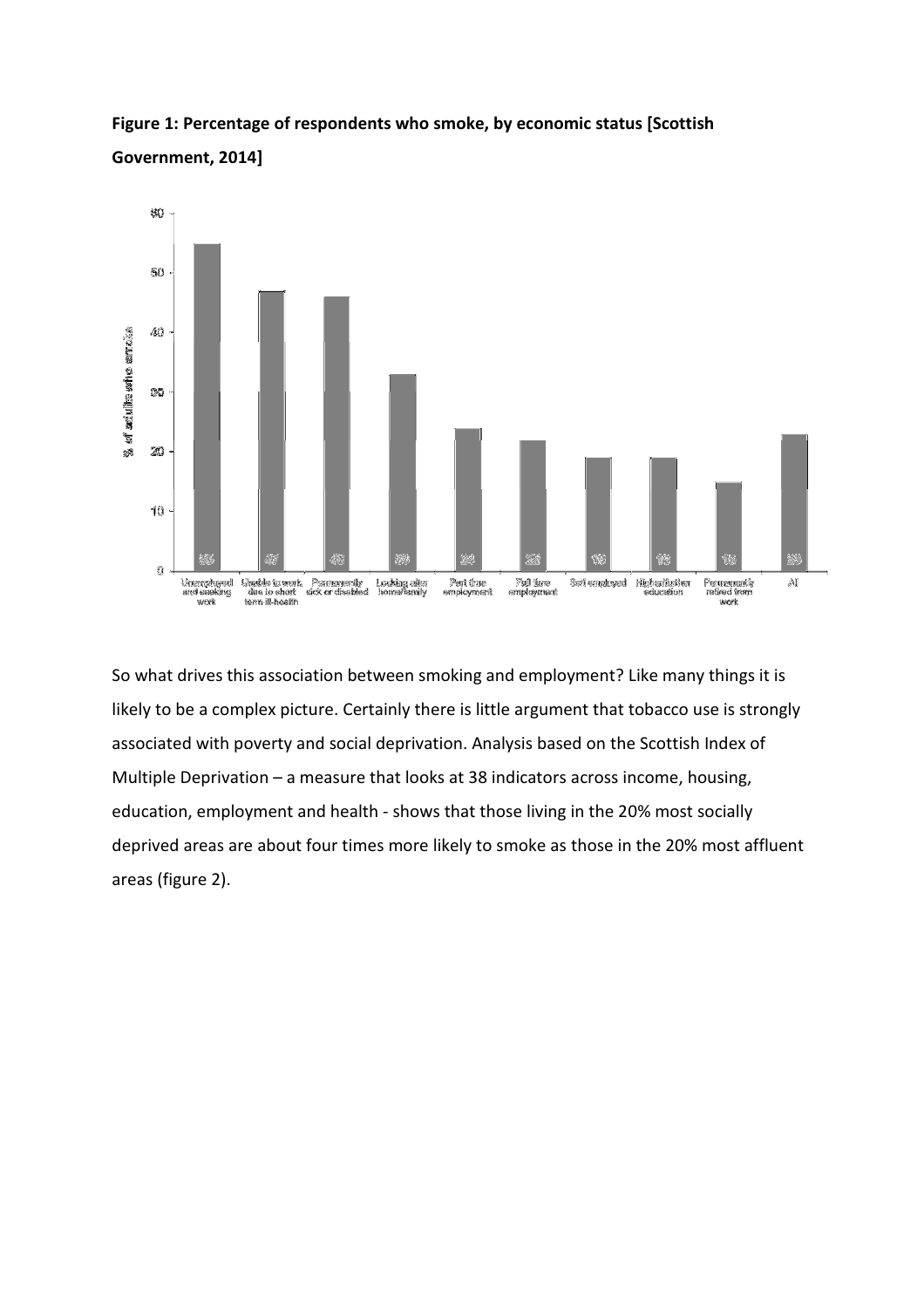Figure 2: Percentage of respondents who smoke, by Scottish Index of Multiple Deprivation (SIMD) (Scottish Government, 2014)



This relationship is clearly very similar to employment opportunity: those living in socially and economically deprived areas are more likely to suffer unemployment and so it can be difficult to disentangle these twin impacts of high smoking prevalence and low employment opportunity. However, there may be further relationships between health and smoking that are independent of deprivation. Smokers will suffer from poor health earlier in their life time and indeed the generational impact of being exposed to your parents' second-hand smoke can have early life impacts on health (Silvestri et al., 2014), school absentee rates (Gilliland et al., 2003), poor educational attainment – perhaps rolling on to higher levels of sickness absence as we enter the world of work. A meta-analysis of 29 longitudinal or cohort studies concluded that smokers were 33% more likely to be absent from work with smokers taking an average of 2.74 additional days of sick leave compared to non-smokers (Weng et al., 2013). Having chronic health problems from smoking may impact on your employment record and make it more difficult to find a job when circumstances change.

Smoking may also be a barrier to gaining and staying in employment and recent literature from France and the USA supports this theory. Even after controlling for demographic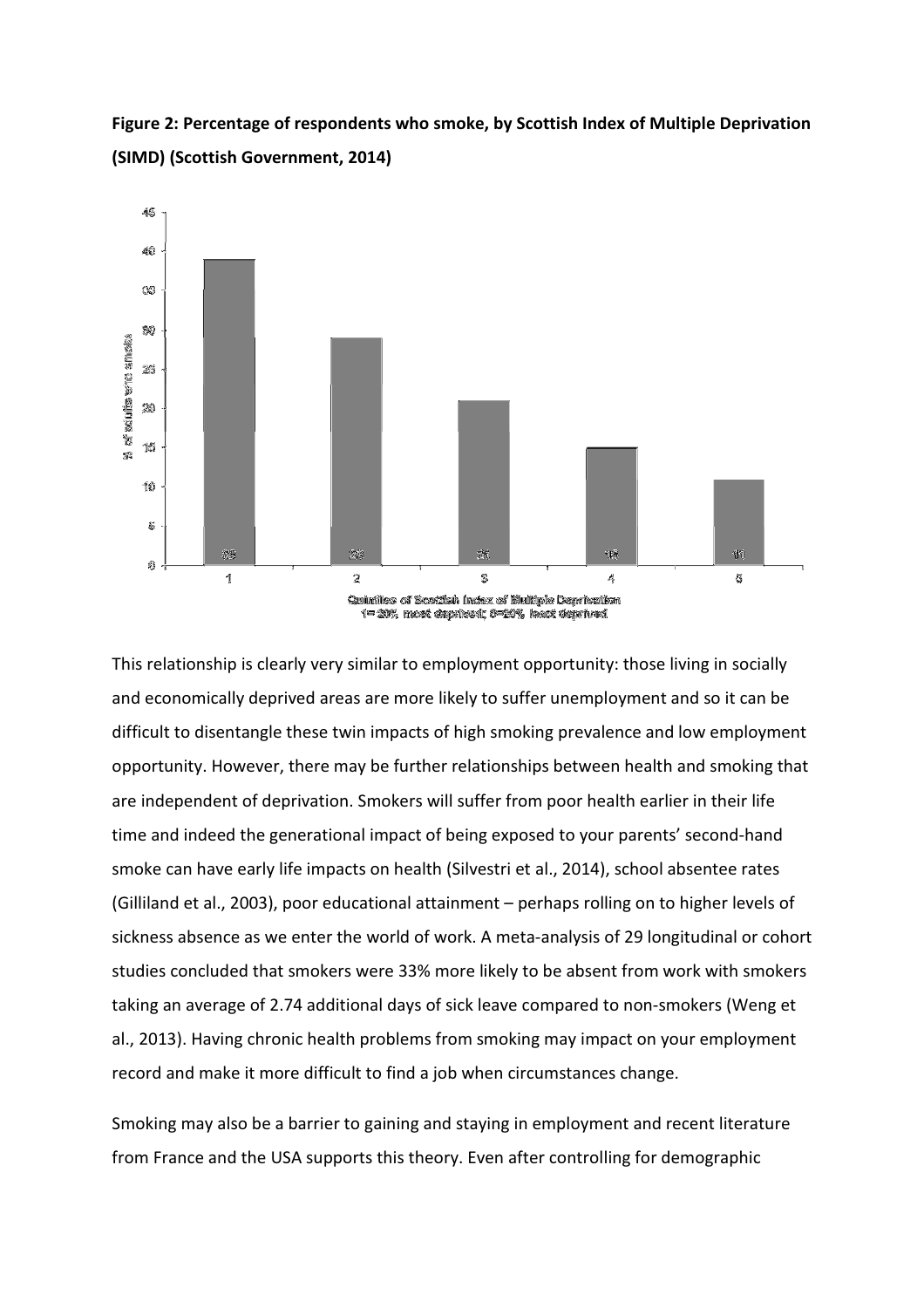factors and other risk characteristics (obesity, binge drinking), current smoking among Californians was significantly associated with being unemployed and job-seeking (Prochaska et al., 2013). A longitudinal study of French workers found that heavy smoking was associated with becoming unemployed (Jusot et al., 2008) while a recent report (Schunck & Rogge, 2012) examining longitudinal data from 1998-2008 from the German Socio-Economic Panel (SOEP) also suggests that the unemployed are more likely to smoke (causation) and that smokers have a higher probability of becoming unemployed (selection). The German analysis proposes, however, that there is neither a causal effect of unemployment on smoking behaviour nor a direct effect of smoking on unemployment probability. Instead this analysis argues, smoking and unemployment may be related through a common cause, socio-economic deprivation. In contrast, a large, comprehensive study published in 2014 looked at employment and smoking among a cohort in New York state over a 29 year period and found that, after adjusting for deprivation and other potential confounders, those who were continuous or occasional smokers were four times more likely to be unemployed at age 43 than those who were never smokers or had quit smoking (Brook et al., 2014). The study concluded that intervention programs designed to deal with unemployment should consider focussing on smoking as a potential barrier to employment.

Is it also possible that work actually has a positive, preventive impact on the risk of becoming a smoker? Carol Black's review of the health of Britain's working population in 2013 stressed the key role the workplace can play in promoting health and well-being, and highlighted the health advantages of work compared to unemployment (Black, 2008). So, it is not too great a leap of imagination to think that perhaps the positive effects of your daily toil having value to society and the confidence and self-belief that brings help people to quit smoking or prevent initiation. Perhaps it goes wider than this: peer pressure is a wellrecognised driver of behaviour and if the smoker finds themself in a minority within the workplace maybe it encourages them to follow the example of their non-smoking colleagues. And then there is the availability of time to smoke. For most of the past decade in the UK workplaces have been smoke-free with smokers required to leave the building to smoke. Could it be that cessation becomes easier when your time at work includes extended periods when smoking is not an option? Lastly, in larger workplaces there is an increasing emphasis on Total Worker Health where the workplace looks at all aspects of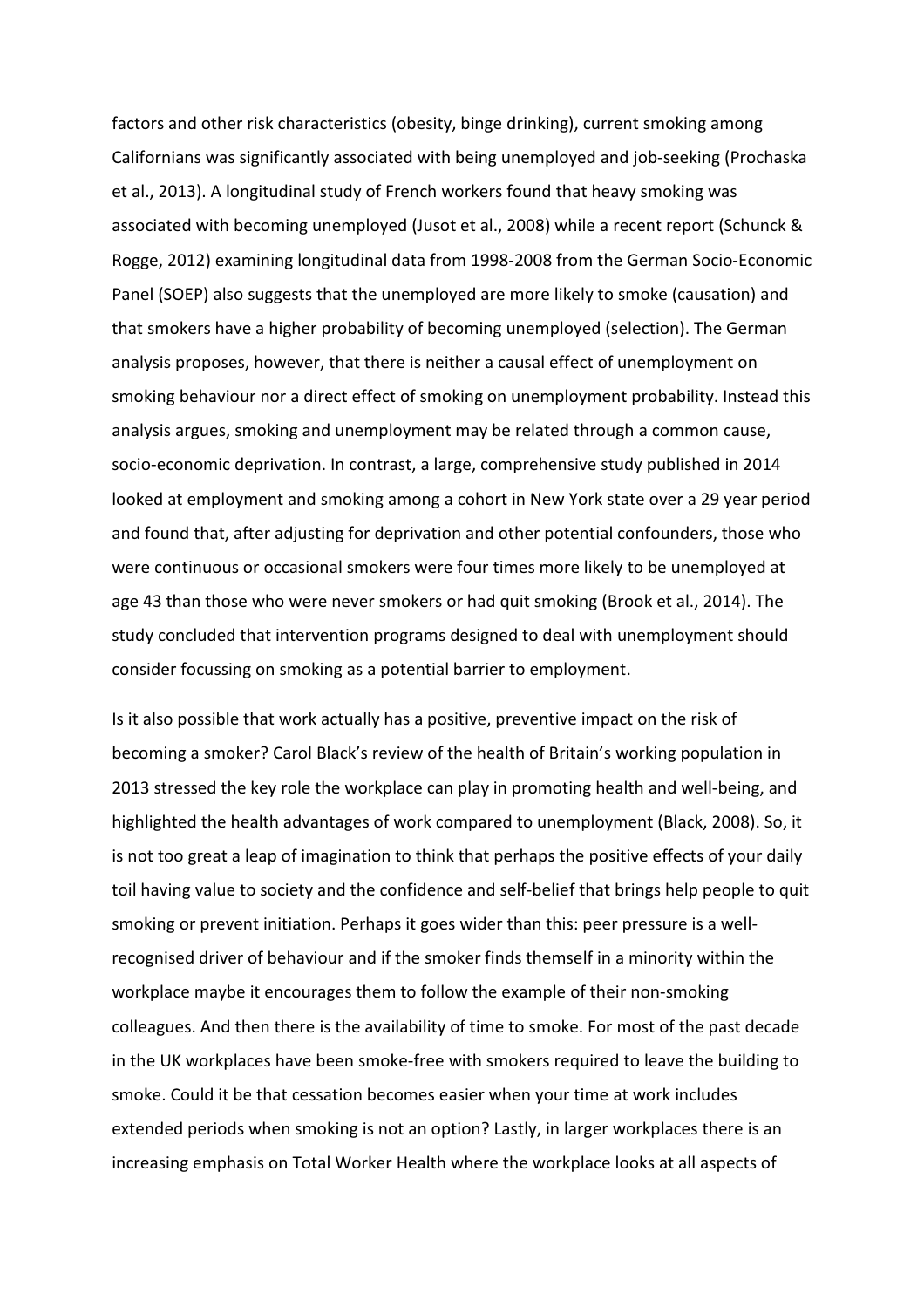keeping the workforce healthy including encouraging a good diet, regular exercise, moderation of alcohol intake and stopping smoking. Schemes such as Scottish Healthy Working Lives (http://www.healthyworkinglives.com) can play an important role in health promotion and signposting workers towards support services. The positive effect of work on preventing or reducing smoking is also suggested by recent work in the USA that looked at the impact of the 2008 economic recession and found that those in work became less likely to smoke than before the recession while those not working became more likely to smoke (Gallus et al., 2013). More widely, it is likely that examining how universal health protection measures (such as smoke-free workplace restrictions) interact with more individualised targeted health promotion approaches will also provide useful insights on how to reduce smoking prevalence among those in work.

Or perhaps it is much more about the effect of work on how we view ourselves? Work gives us a sense of the future. It empowers us with aims and ambition. It enables us to plan, seek promotion, advance our skills and knowledge. It gives us hope. For many, unemployment is the opposite of that. It is life stalled and in stasis. It diminishes our ability to see beyond the here and now, reduces our feelings of control, and discourages any belief that our future health is in our hands. The health effects of this 'hopelessness' has been studied in Finland and the USA where it has been shown to have a strong relationship with cardiovascular morbidity and mortality (Everson et al., 1997). Do the crippling impacts of 'hopelessness' explain why 55% of those who are unemployed and seeking a job in Scotland smoke?

Scotland has recently set out a series of bold, world-leading targets to tackle the harm caused by smoking. By 2020 the Scottish Government aims to halve the number of children who breathe in second-hand smoke at home, and by 2034 an aim to have a 'smoke-free Scotland' where fewer than 5% of adults smoke. These are ambitious and admirable aims that demonstrate the need to tackle head-on the inequalities that tobacco generates. These aims will not be simple to achieve but it seems that reducing unemployment and reducing smoking behaviour may go hand-in-hand.

Occupational hygienists are involved daily in protecting the health of workers and have skills in hazard assessment, measurement and risk communication that can be particularly useful in encouraging behaviour change. It is important for hygienists to consider the opportunities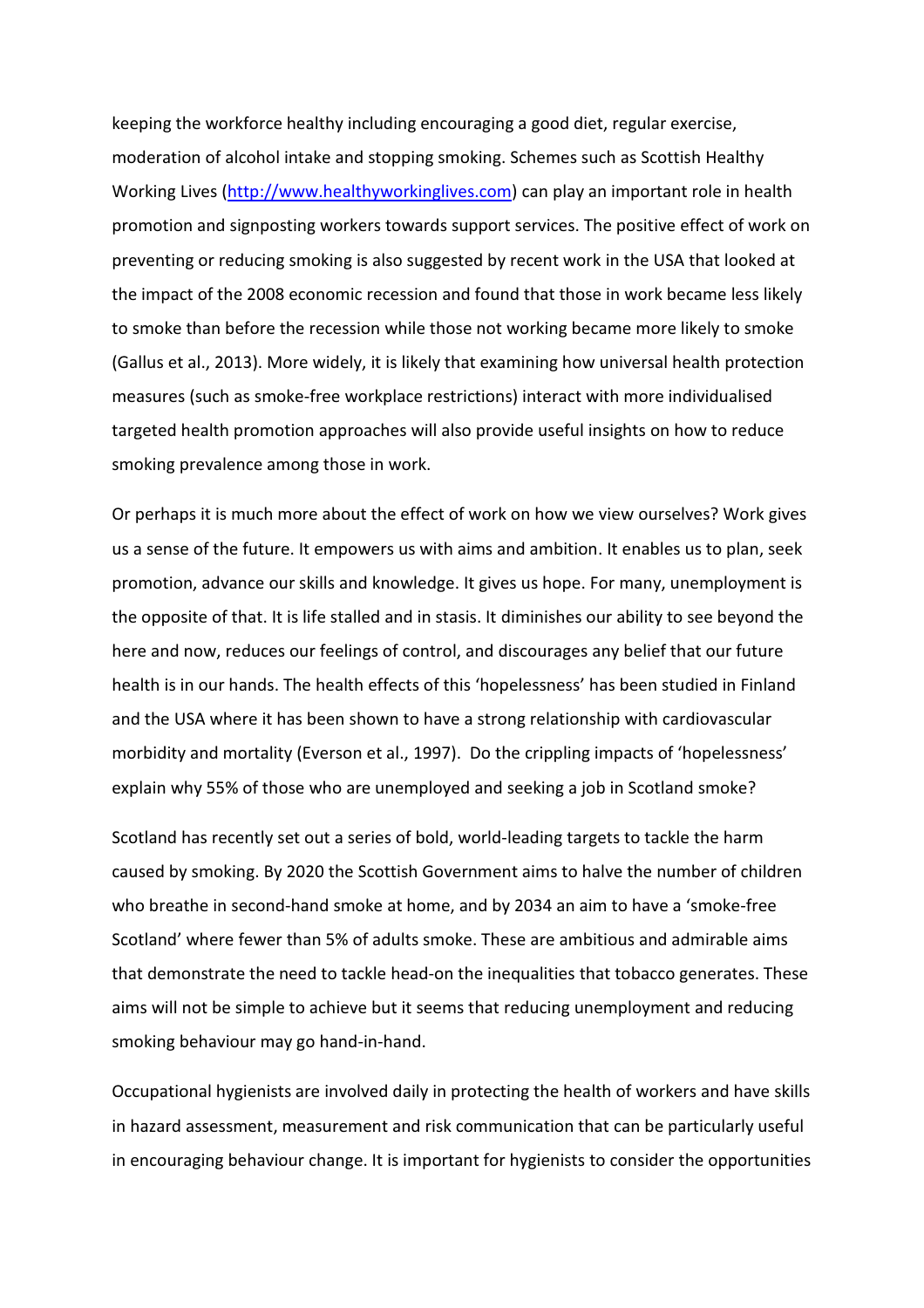for these skills to be used in helping both those in the workplace and those who are seeking employment to realise the benefits of being smoke-free. Policymakers and other health professionals involved in tobacco control activity can also benefit from the skills and knowledge of hygienists in terms of measurement of tobacco smoke aerosols, comparison of risk information and advice on behaviour change and other exposure control methods. The public health benefits of such intervention are likely to be substantial and are entirely in keeping with the health protection aims of the discipline of Occupational Hygiene.

The wider positive role that employment can play in improving health is an area that is poorly understood but the discipline of Occupational Hygiene is well placed to work with other stakeholders in the public health community - from Health Psychologists through to Smoking Cessation Advisors - to look at what can be achieved when we work together.

#### Acknowledgements

I am grateful to Professor John Cherrie for his helpful comments on a draft of this commentary.

## **Declaration**

This commentary was written during paid employment at the University of Aberdeen with no direct or indirect financial support from any other organization.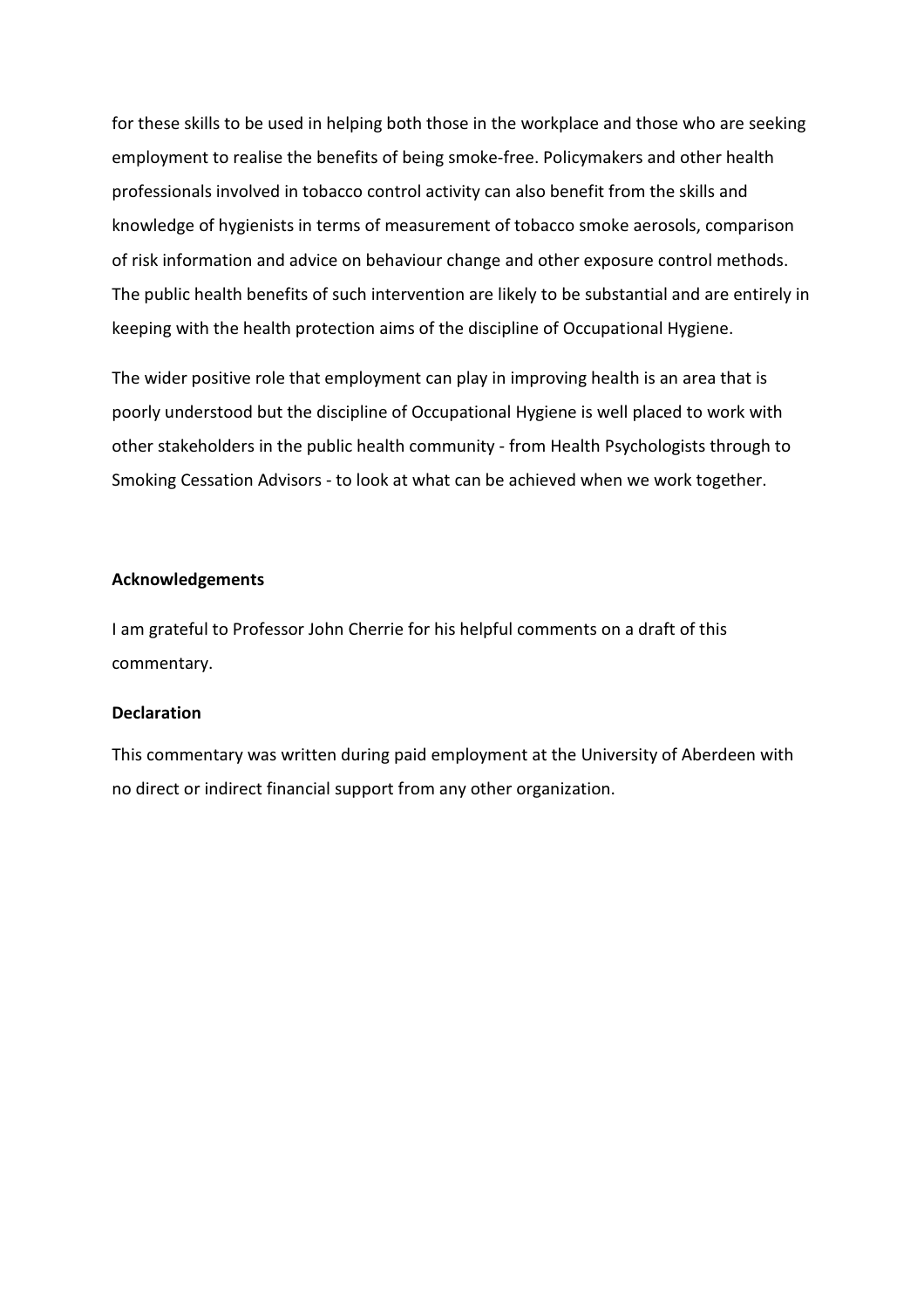## References

Action on Smoking and Health (2014). The Economics of Tobacco. Fact Sheet 16. London.

Black C (2008). Working for a healthier tomorrow: Dame Carol Black's Review of the health of Britain's working age population. The Stationery Office, London.

Brook JS, Zhang C, Burke L, Brook DW. (2014) Trajectories of Cigarette Smoking From Adolescence to Adulthood as Predictors of Unemployment Status in the Early 40s. Nicotine Tob Res. ntu107. [Epub ahead of print].

Centre for Disease Control and Prevention (2014). Smoking and Tobacco Use. Fast Facts. http://www.cdc.gov/tobacco/data\_statistics/fact\_sheets/fast\_facts/index.htm#cost [Accessed 26<sup>th</sup> November 2014].

Doll R, Peto R, Boreham J, Sutherland I. (2004) Mortality in relation to smoking: 50 years' observations on male British doctors. BMJ.;328(7455):1519.

Everson SA, Kaplan GA, Goldberg DE, Salonen R, Salonen JT. (1997) Hopelessness and 4 year progression of carotid atherosclerosis. The Kuopio Ischemic Heart Disease Risk Factor Study. Arterioscler Thromb Vasc Biol.;17:1490-5.

Gallus S, Ghislandi S, Muttarak R. (2013) Effects of the economic crisis on smoking prevalence and number of smokers in the USA. Tob Control. doi: 10.1136/tobaccocontrol-2012-050856. [Epub ahead of print]

Gilliland FD, Berhane K, Islam T, Wenten M, Rappaport E, Avol E, Gauderman WJ, McConnell R, Peters JM. (2003) Environmental tobacco smoke and absenteeism related to respiratory illness in schoolchildren. Am J Epidemiol.;157:861-9.

Howard J. (2004) Smoking is an occupational hazard. Am J Ind Med.;46:161-9.

Jusot F, Khlat M, Rochereau T, Serme C. (2008) Job loss from poor health, smoking and obesity: a national prospective survey in France. J Epidemiol Community Health.;62:332- 7.

Prochaska JJ, Shi Y, Rogers A. (2013) Tobacco use among the job-seeking unemployed in California. Prev Med.;56:329-32.